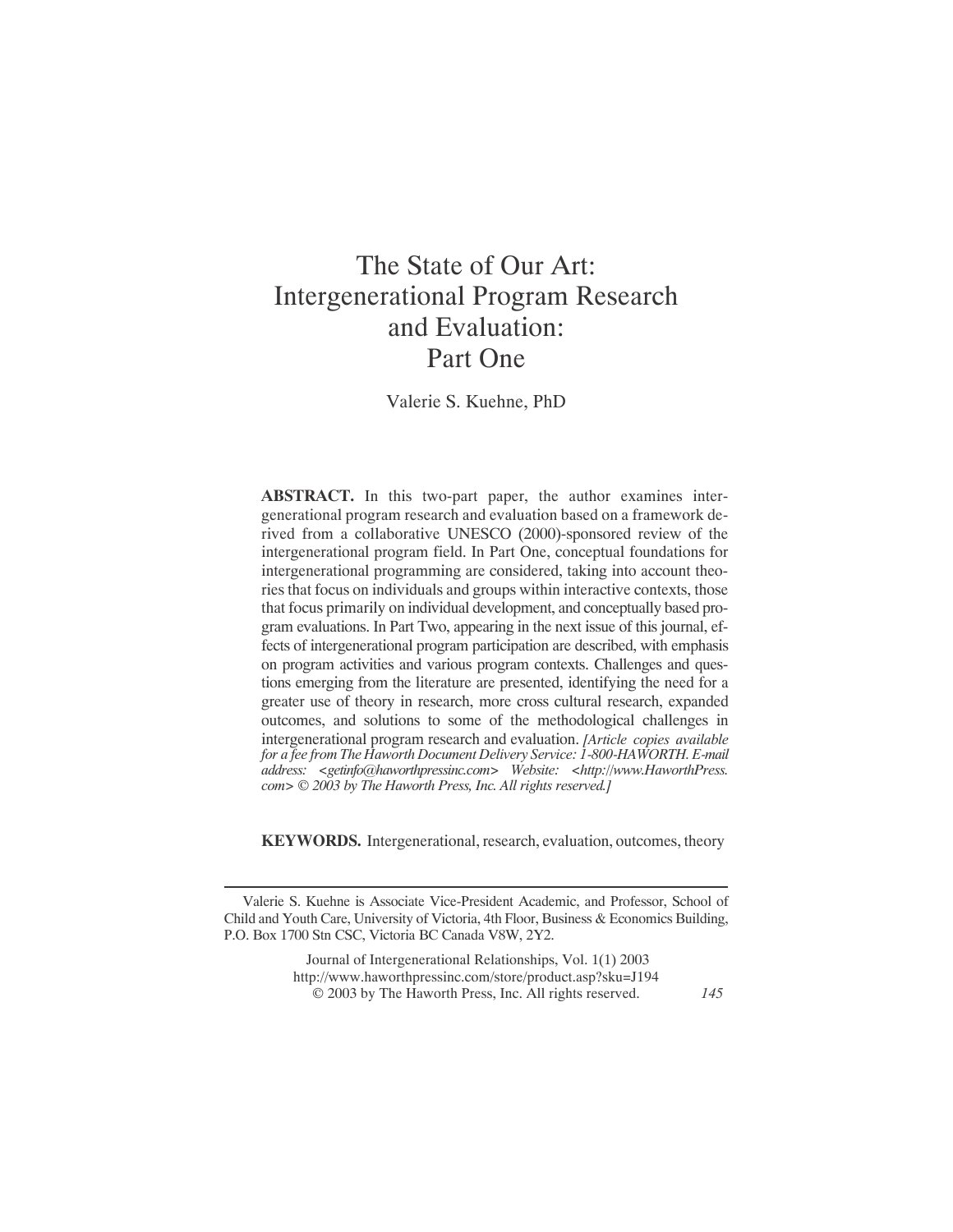#### *INTRODUCTION*

Compared to the rapidly growing number and variety of intergenerational programs in communities internationally, the number of documented evaluation and research studies is not keeping pace (Kuehne, 1996; 1999). Thus, the intergenerational program literature generally reveals few evaluation and research studies overall; internationally, the numbers are even smaller.

Kuehne and Kaplan (2001) suggest that the scarce intergenerational program evaluation and research literature should not surprise us. First, intergenerational programs typically begin with small numbers of participants, which makes statistical analysis difficult at best. The community-based nature of many intergenerational programs often results in research and evaluation studies that are descriptive, or limited in the controls they offer when compared with more traditional "experimental" and "control" group, or pre- and post-test designs. Often, they report results based on anecdotal information (gathered from some but not necessarily all participants) without a clear conceptual framework and using a variety of methods that range from very informal to quite systematic. The result of such studies is that the findings are necessarily tentative, the conclusions are weakly supported, and the recommendations to practitioners, other researchers and policy makers are equivocal. Traditional, peer-reviewed journals have typically not published studies with such characteristics, especially in an emerging field; thus, the literature has been limited.

Yet, research and evaluation studies do exist, and they reflect a variety of research approaches, conceptual frameworks, and methods. These studies warrant thorough examination so that intergenerational programmers, researchers and evaluators, policy makers, funders, and participants can learn from one another, and the field can benefit from the "collected wisdom" of its contributors.

It is not the focus of this paper to define evaluation and research per se; readers are referred elsewhere for this discussion (e.g., Cook & Campbell, 1979; Kuehne, 1996). Rather, the following criteria were used for considering the evaluation and research studies examined for this paper:

- Systematic documentation of program design and implementation;
- Data collection from participants and relevant others;
- Clear and replicable analyses of data; and
- Conceptual framework substantiating the question of interest, program design and study findings.

While few of the studies referenced in this paper meet all of these criteria, papers were considered if they met some of the criteria and the author believed that they would contribute to an enhanced understanding of intergenerational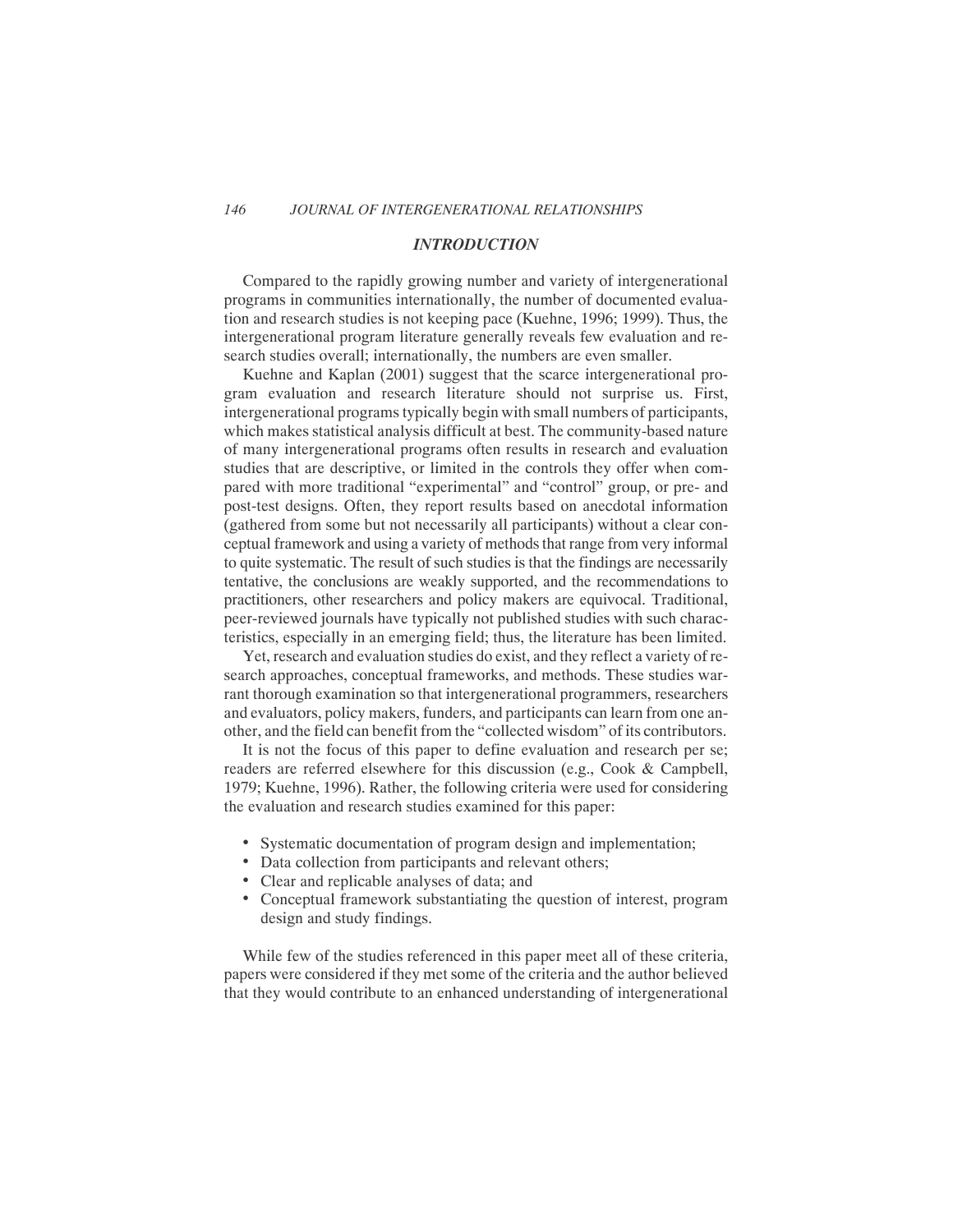| Advancing the Field |  |
|---------------------|--|
|---------------------|--|

programs, either in a specific area or overall. As regards the style of this paper more generally, readers should be aware that space does not permit an exhaustive review of the literature. Rather, recently published examples of the literature are emphasized throughout in support of the author's views.

# *FRAMEWORK FOR CONSIDERING INTERGENERATIONAL PROGRAM RESEARCH AND EVALUATION*

In any examination of the literature, a framework for considering papers is either explicit or implied. In this examination, the framework used clearly flows from several of the recommendations presented by Bostrum, Hatton-Yeo, Ohsako and Sawano (2000) in their assessment of intergenerational programs in ten countries. These authors, part of a UNESCO-sponsored collaboration, posit that in the intergenerational program literature:

- well developed, well researched conceptual and theoretical frameworks supporting intergenerational programs are needed;
- more attention should be given to describing the results of intergenerational programs, and such results are especially needed internationally; and
- a critical, research-based assessment of cultural issues associated with the adoption of intergenerational program models internationally is required.

In this paper, we turn our attention first to the conceptual and theoretical perspectives brought to intergenerational programs and used to understand and defend their purposes. In Part Two of the paper that follows in the next issue of this journal, we consider what is known about the effects of intergenerational program participation from two vantage points: the activities that comprise intergenerational programs and the many contexts for intergenerational programming, including international settings. We also consider several challenges for intergenerational program researchers and evaluators that emerge from the literature considered.

# *THEORETICAL FOUNDATIONS FOR INTERGENERATIONAL PROGRAMMING*

The international intergenerational community has, more than once, called for conceptually or theoretically based research into intergenerational pro-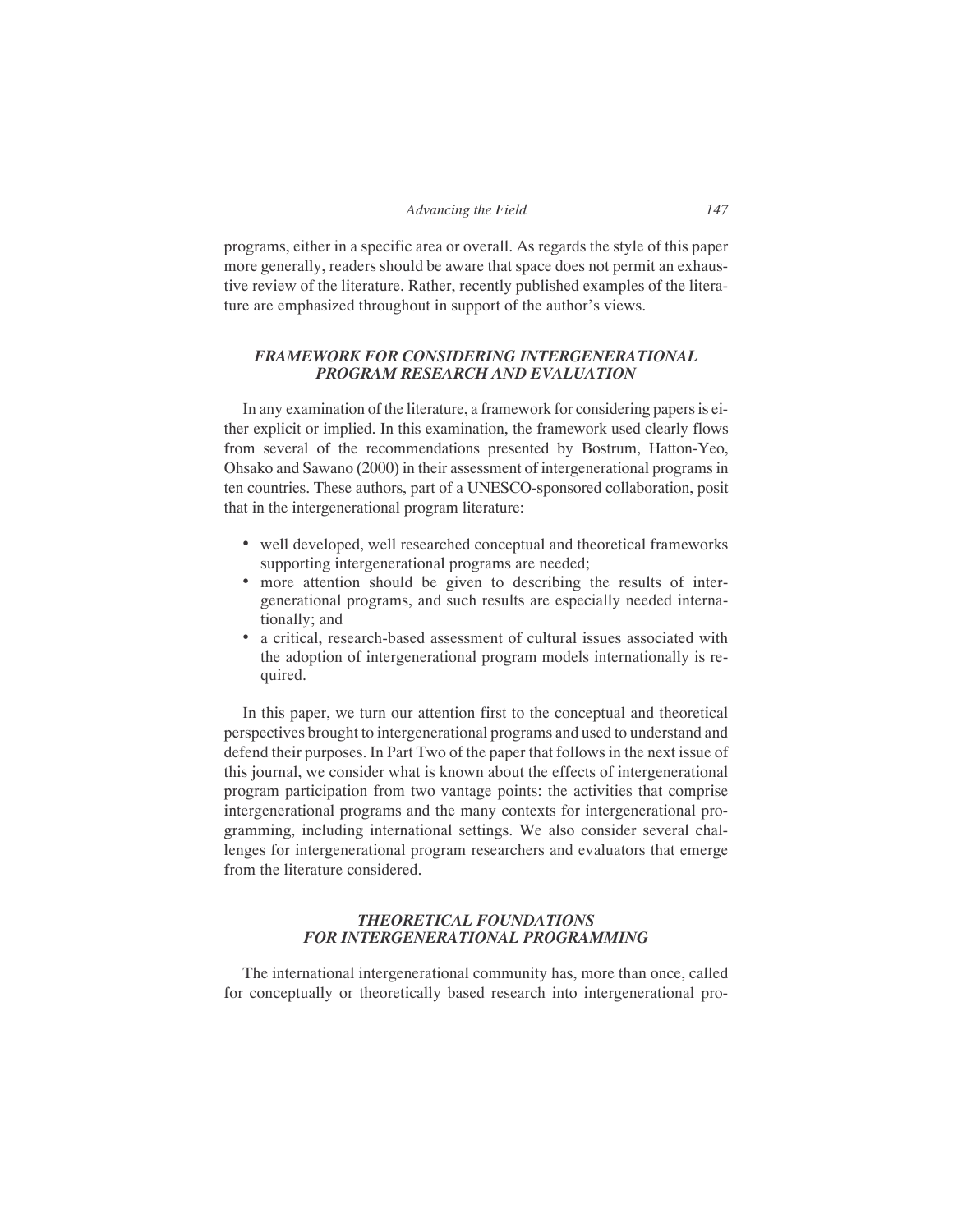grams (e.g., Bostrum et al., 2000; VanderVen, 1999). The need for such research is not purely academic, nor is the scholarly community the sole or even primary beneficiary of such work. Rather, as Granville (2002) explains in her review of "intergenerational practice (IP)" in the United Kingdom, "Without further research and evaluation it is not possible to build a conceptual framework that explains in a rigorous fashion whether IP achieves what it claims and if so, why" (p. 1). Kuehne (2001) and Granville agree that one of the benefits of conceptual research in this area is that it will help explain the ways in which intergenerational programs operate differently from and potentially more effectively than other social programs or community initiatives–an important consideration to practitioners, students, researchers, policy makers and funders interested in supporting programs in this field.

Over the past five years, the intergenerational program research literature has reported more theoretically driven studies than were evident earlier in the decade. The theories described in the intergenerational and related literatures can be loosely categorized into those focused more on individuals and groups within interactive contexts and those focused more exclusively on individual development. A third area of increasing publication is that of conceptually based program evaluations.

#### *Individuals and Groups within Interactive Contexts*

Ballantyne and Connell (1998) argue that a *dynamic interactional theory* is helpful when considering the effects of intergenerational environmental education programs in schools. This theory of human development posits that individuals develop each day while in constant, reciprocal interaction with the environments in which they find themselves. The researchers advancing this theory clearly believe that development is a dynamic, reciprocal process, involving psychological and sociological factors. Further, accounting for these factors is seen as essential to understanding relationships, including intergenerational ones, in families, communities and societies (e.g., Bengston, 1989; Garbarino & Gaboury, 1992; Hagestad, 1984; Lerner, 1978). The authors conclude that the dynamic interactional theory provides a good framework for understanding how young people can play a direct role in changing the environmental beliefs and behaviours of older adults. The potential for this theory to be tested in other intergenerational program areas is substantial.

An analytic approach focused on interactions between teachers and students in classroom setting was posited by Flanders (1970). The "*Interaction Analysis*" instrument includes a sophisticated method of behaviour coding and interaction analysis for the purpose of understanding the causes and effects of individual verbal classroom behaviours within the learning process (e.g.,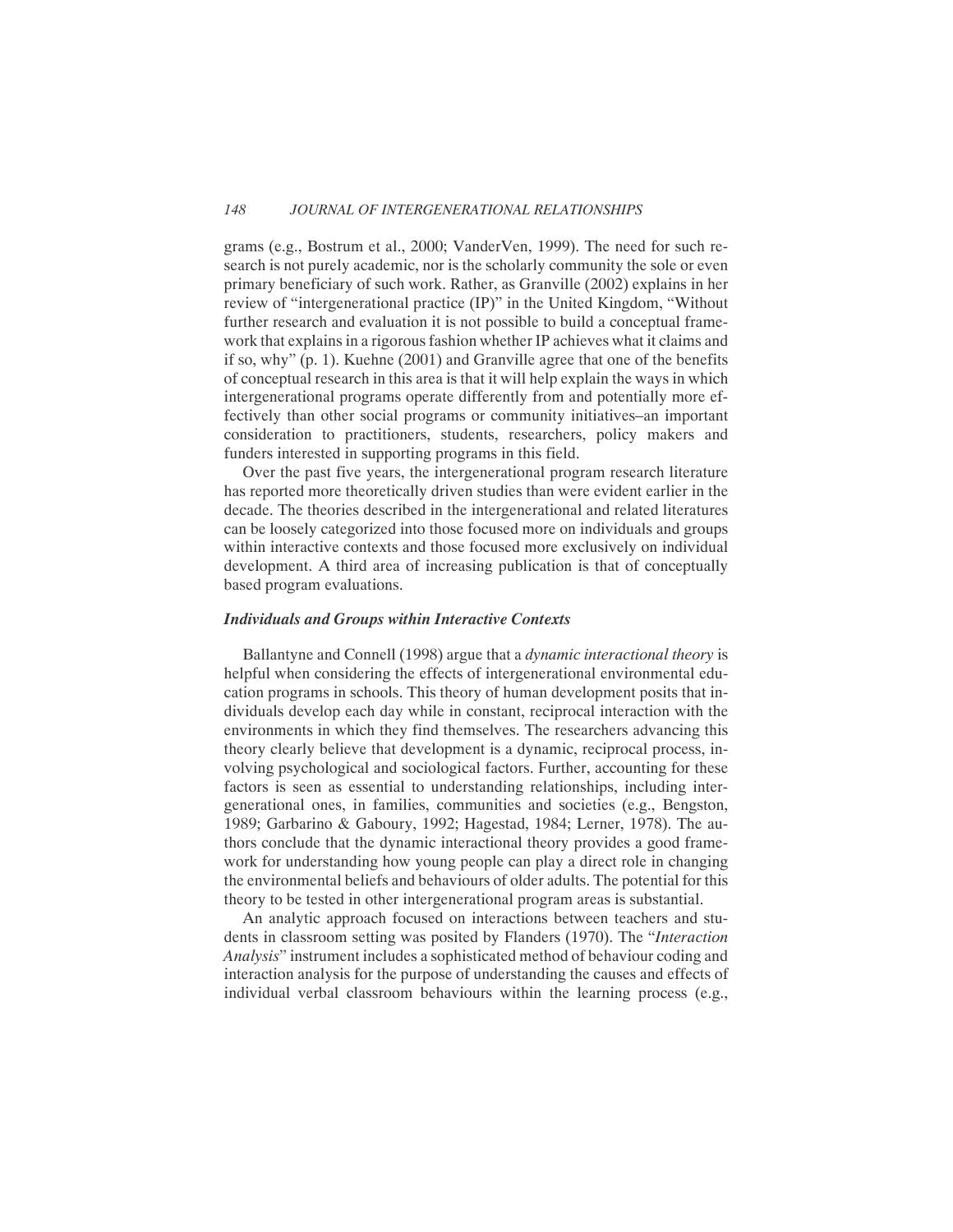Amidon & Hough, 1967). Over the past thirty years, intergenerational program researchers and programmers have taken Flanders' interpretive model and instrument and modified them to focus on classroom interactions between older adults and children (e.g., Newman & Onawola, 1985). The resulting Elder-Child Interaction Analysis (ECIA) now includes both verbal and non-verbal interaction styles between school-based intergenerational program participants (e.g., Newman, Morris, & Streetman, 1999). The extent to which this measure is potentially useful in intergenerational program settings outside traditional school classrooms remains to be seen: Future research and evaluation studies could help to answer this question while refining the underlying conceptual model.

*Social identity theory* (e.g., Tajfel, 1978; Tajfel & Turner, 1986) considers personal and social identities as central to the way we view ourselves and others. Personal identity refers to the way we see ourselves as compared with others in our own social group; for example, a woman among women. Social identity is the result of comparisons between social groups in our society–for example, between younger persons and older persons. These comparisons are based, in part, on our own views of the relevant social groups, views portrayed by the media, and through variously held societal stereotypes. In Western societies, Giles (1991) has argued that it is not uncommon for younger aged persons to enjoy more positive social identities, while older persons possess more negative social identities. This is important to those interested in intergenerational programs for at least the following reason:

When age categories are situationally salient, as they unavoidably are in most intergenerational contact programs, self- and other-stereotyping can take place. Hence, communicating with another as a more or less typical member of an age group will render the exchange being based on stereotypes rather than on discrete and fine-tuned individual qualities. (Abrams & Giles, 1999, p. 213)

We must remember that it is human nature to categorize others into groups as a way to process complex information. Further, we can expect to simplify our attitudes toward others by viewing them as more alike than different (e.g., preschoolers are all the same), and as more different from ourselves than they really are (e.g., adolescents and older adults have nothing in common).

Social identity theory suggests, however, that in order to avoid stereotypical behaviour among intergenerational program participants, it is important to focus less on the age differential between participants (and thus, stereotypes) and more on the individual qualities of participants, regardless of their group differences (age). This theory seems especially appropriate for intergenerational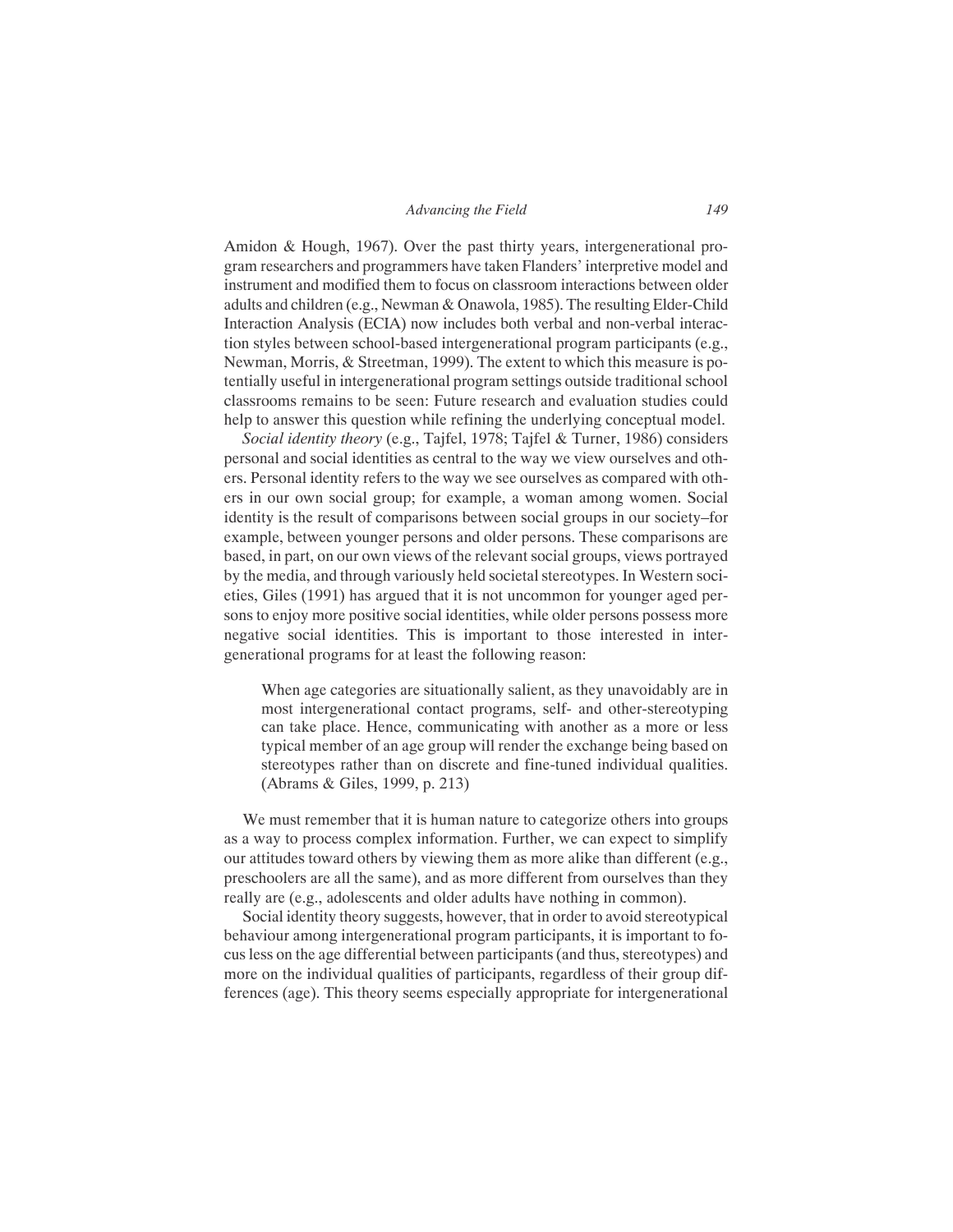programs that are based primarily on the mutual interests of participants, such as neighbourhood development initiatives, and might encourage other programmers to reconsider primarily age-based program designs that do not focus on individual participants' qualities and interests.

A link can be made between the social identity theory and *realistic intergroup conflict theory* (Sherif, 1961). According to this theory, when two or more groups have opposing goals, negative attitudes and conflict between groups and their members will develop. Dunham and Bengston (1986) have long suggested that the Western notion of children striving for autonomy combined with a perceived competition for scarce public resources may lead to conflicts between age groups in society. Sherif argues that developing a common goal between and among groups is the way to reduce and avoid such conflict. By working together toward a common goal, and uncovering the individual qualities of previously "unknown" others, the attitudes of group members toward one another are also more likely to improve. This point provides a connection to the social identity theory. Interestingly, the example of the neighbourhood-building initiative also applies here in that, to the extent that community groups rise above their apparent differences to work together on common challenges in their neighbourhood, attitudes toward others and conflicts otherwise experienced may dissipate in favour of cooperation toward a mutually beneficial end (e.g., reduced crime). We have seen recent examples of intergenerational programs in The Netherlands that appear to be congruent with if not based on this conceptual approach (Penninx, 1999).

The *mentoring* literature reveals that supportive relationships involving adults and youth can have positive effects on child and adolescent outcomes such as school attendance and performance, self concept, parental relationships, and substance abuse (e.g., Freedman, 1999; McPartland & Nettles, 1991; Rhodes, Grossman & Resch, 2000; Taylor, LoSciuto, Fox, Hilbert, & Sonkowsky, 1999). Recently, however, Rhodes et al. discovered that mentoring experiences and adolescents' global self worth and school grades, for example, were *indirectly* rather than *directly* related, mediated through adolescents' improved relationships with parents and competence at school. The role of both family and community members in mentoring program effectiveness is evident in the theories underlying mentoring relationships. For example, *attachment theory* (e.g., Ainsworth, 1989) acknowledges parent surrogates with whom children may become attached, and who may play an important role in their lives, especially when relationships with parents do not provide security. *Social network theory* (e.g., Zippay, 1995) emphasizes the benefits to youth of a large and diverse social network as opposed to a small and intimate one. According to this theory, broad social networks provide access to resources that can help young people to 'get ahead' through ideas, skills, approaches, and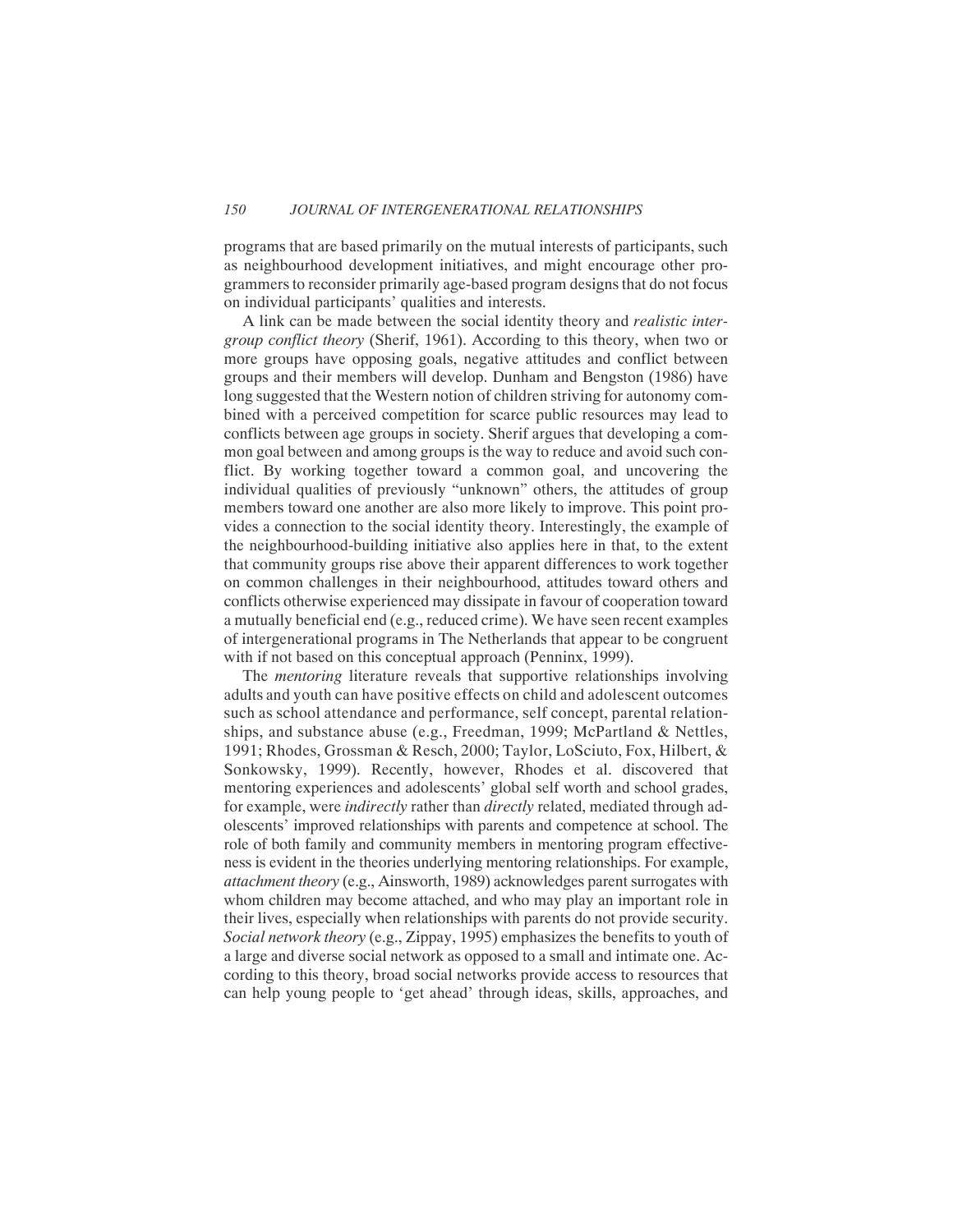goals that they would not otherwise discover. *Contextually based social-learning theory* (e.g., Blechman, 1992) emphasizes the importance of mentors being 'biculturally competent'–that is, competent in both the culture within individual families and in the larger community of which they are a part. Mentors with these skills are able to assist children, youth, and their families to value their cultural origins while accepting the potential advantages of the larger culture.

Intergenerational mentoring programs are growing based on a small and relatively compelling literature. Yet, the integrated relationships between mentors, parents and family members, and the child or youth at the centre of the intervention are not well described in the intergenerational program literature. These relationships are complex, to be sure, yet both theory and empirical results have shown us that in order for mentoring programs to have the results we ultimately desire, intergenerational programmers and researchers may need to increasingly consider parental relationships as the link between interventions and outcomes.

Environmental or ecological psychologists have focused on settings and their interrelationship with individual and group behaviours. For example, Kulikowich and Young (2001) describe *ecological psychology* as focused on persons existing in an 'environmental niche' that is the result of a person's capabilities to act in certain ways (effectivities) and the characteristics of the physical and social environment that provide possibilities for action (affordances). Like ecological theories of human development originally posited by Bronfenbrenner (1979), and the *dynamic interactional theory* described earlier in this section, researchers using this theory focus on the interaction between person and environment, rather than one or the other exclusively.

Spencer and Wooley (2000) argue that environmental affordances are of greatest importance to young children, who consider all settings in terms of their potential for direct interaction and engagement. Yet, children are generally excluded from the planning of community spaces, even though they "gain their personal identity through place attachment" (p. 182). These theories can inform community based intergenerational programs, particularly those that are focused at the neighbourhood level. For example, Buvik and Cold (1995) report that placing children's needs at the foundation of a community initiative to increase the multigenerational use of schools in Norway resulted in entire community needs being more appropriately addressed.

Communication researchers have provided at least two theoretical models that can be very helpful to intergenerational program developers (Abrams & Giles, 1999). For example, the '*Communication Predicament of Aging' (CPA)–'Communication Enhancement of Aging' (CEA)* theoretical model focuses on intergenerational miscommunications that often occur because of the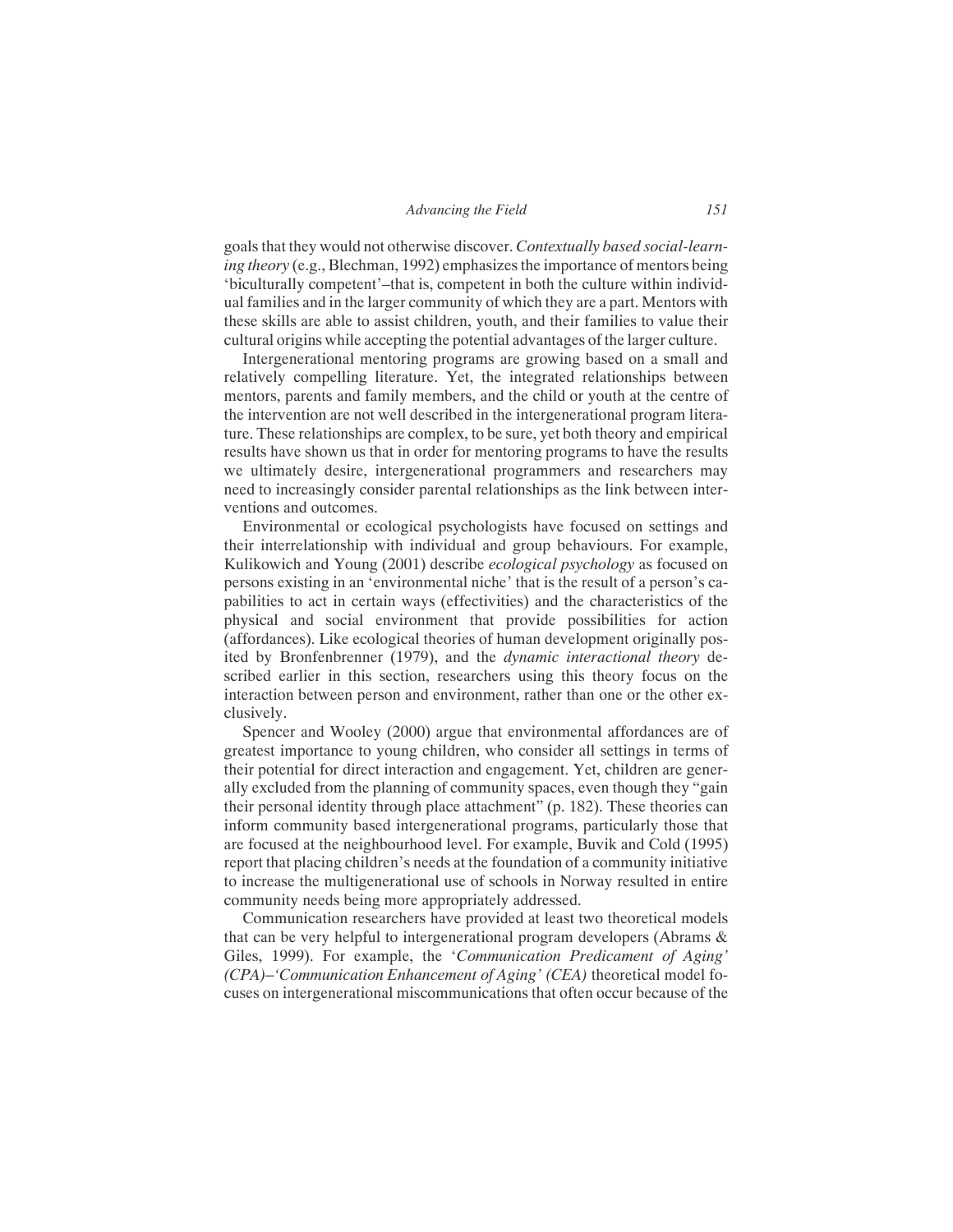stereotypes older and younger persons bring with them to their interpersonal encounters (Harwood, Giles, Fox, Ryan, & Williams, 1993; Ryan, Giles, Bartolucci, & Henwood, 1986; Williams & Coupland, 1998). The model explains why these miscommunications are likely to occur and offers some direction to those wanting to improve intergenerational exchanges. Abrams and Giles (1999) rightly point out, however, that this model is not as specific or applied in its orientation as practitioners might want or need it to be. Their critique of the model is that it does not "provide communicative strategies about how to approach specific intergenerational contact nor guidelines for their application in a range of different contexts" (p. 214).

In contrast, Fox and Giles (1993) have formulated the *intergenerational contact model*: This theory is based on the concept that intergenerational exchanges are really of the 'intergroup' and 'intercultural' variety (e.g., Giles & Coupland, 1992; Hewstone & Brown, 1986), with persons from (at least) two cultural age groups communicating with one another in program settings. Specifically, this is a communication theory that focuses on how people of various ages develop attitudes toward and communicate with those in age groups other than their own. Several variables are considered important in this theory and are borrowed from cross-cultural contact frameworks (Bochner, 1982). Variables include frequency of contact, level of participant intimacy, relative status of participants, and duration of the intergenerational contact. Abrams and Giles (1999) recommend that this model be used together with a multidimensional taxonomy of intergenerational programs so that we may work toward a typology of intergenerational contacts. The taxonomy they have in mind would locate individual intergenerational programs within categories that would ultimately permit researchers and programmers to

. . . assess program's parameters analytically, compare and contrast them cogently with other programs having similar and dissimilar goals, and determine which underlying structural, psychological, communicative, and other ingredients are associated with variably desired outcomes. Ultimately, such a taxonomy will provide us with a template enabling the most productive intergenerational programs to be designed. (p. 206)

Finally, Smith and Yeager (1999) describe the application of *sociocultural learning theory* (Vygotsky, 1978) to intergenerational programs in Canadian public schools. In particular, the concept of the "zone of proximal development" refers to children's learning that occurs "under adult guidance or in collaboration with more capable peers" (Vygotsky, 1978, p. 86). Older adults share and model many skills and much knowledge to children and youth of all ages in school-based intergenerational programs (e.g., history, music, art); this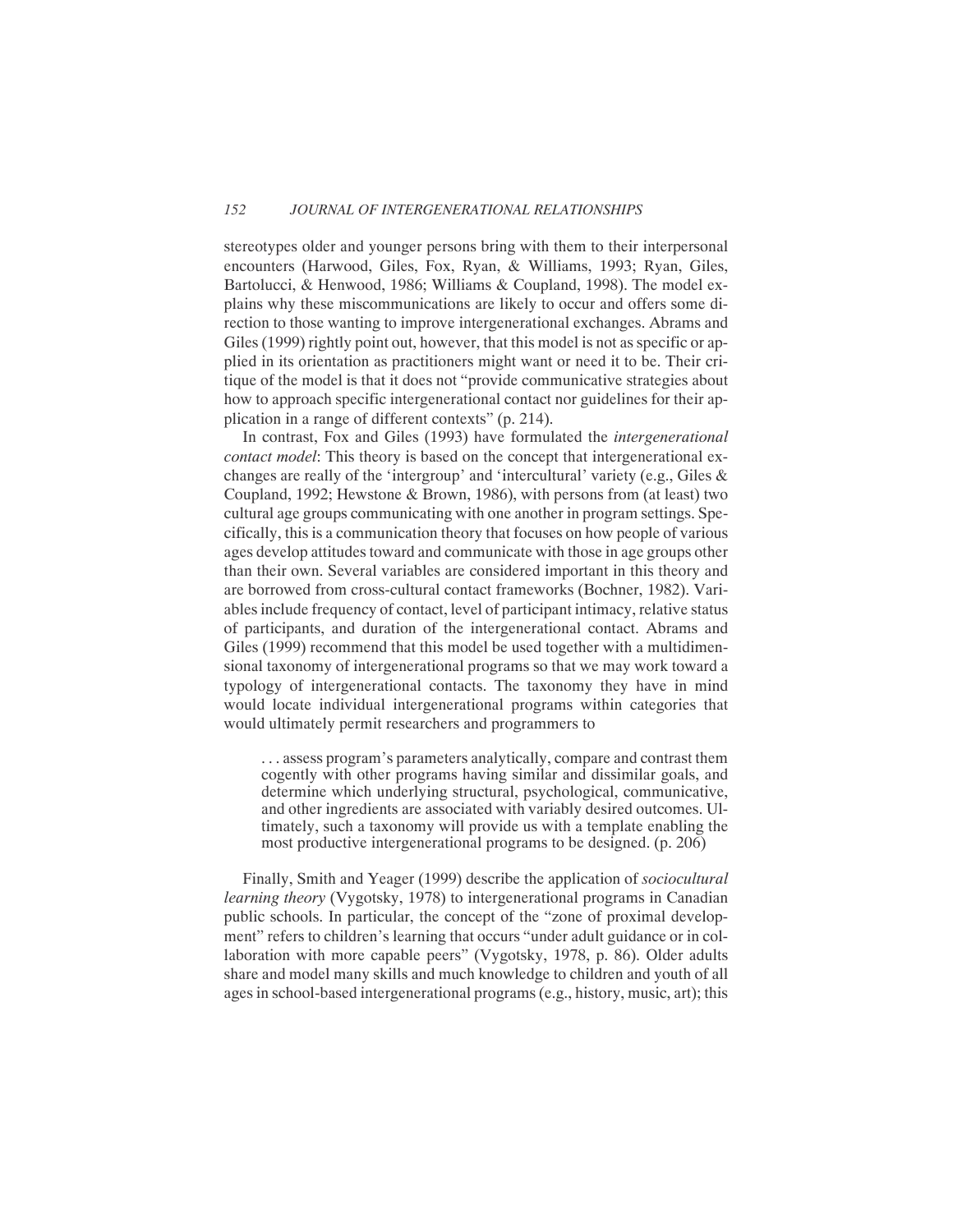theory provides a framework for understanding how and why such programs may be successful in enhancing student learning in other countries as well.

# *Individual Development*

Many practitioners working with older adults in senior centers, retirement residences, nursing homes, and other settings see intergenerational programs as an opportunity for older adults to develop themselves, and to share their accumulated knowledge and care with a younger and often eager audience. For example, psychologists such as Erik Erikson (1959) have written about the important role that the concept of *'generativity*' plays in adult development. Generativity involves guiding and caring for those in the next generation, and while generativity can appear in many different forms (McAdams & de St. Aubin, 1998), intergenerational programs have long been viewed from the conceptual perspective of older adults fulfilling their own developmental needs while simultaneously contributing to their environments and others' development as well (e.g., Kuehne, 1992; VanderVen, 1999).

*Activity theory* has also been applied to older adults' involvement in intergenerational programs. This theory was developed in North America and basically suggests that as aging adults lose various social roles in society, they maximize their sense of well-being, life satisfaction, and self-concept when the lost roles are replaced with new ones (e.g., Neugarten, Havighurst  $\&$ Tobin, 1968). Intergenerational program participation has clearly been viewed as a potential 'new' role for older adults than can contribute toward 'successful aging' and improved well-being (e.g., Barton, 1999; Newman, Vasudev & Onawala, 1985). This theory and its assumptions support expanding intergenerational program opportunities to communities throughout North America, reaching as many older adults as possible.

Over the past thirty years, however, evidence to support this theory has been mixed (e.g., Longino & Kart, 1982), and its cross cultural appropriateness has been challenged as well (Novak, 1988). While modern North American society may encourage, even push, older adults from long-held productive social and work-related roles, it is not clear that this assumption applies as well in other societies. Further, implicit in this theory is the notion that life satisfaction and well-being are derived from activity and work–another assumption that needs to be checked internationally before it is applied.

With regard to developmental theories appropriate to children and adolescents, many practitioners working in preschool settings, public schools, and various youth agencies believe that intergenerational programs can provide developmentally-enhancing experiences and relationships. For example, from a *cognitive constructivist theoretical perspective* (e.g., Piaget, 1952, 1977),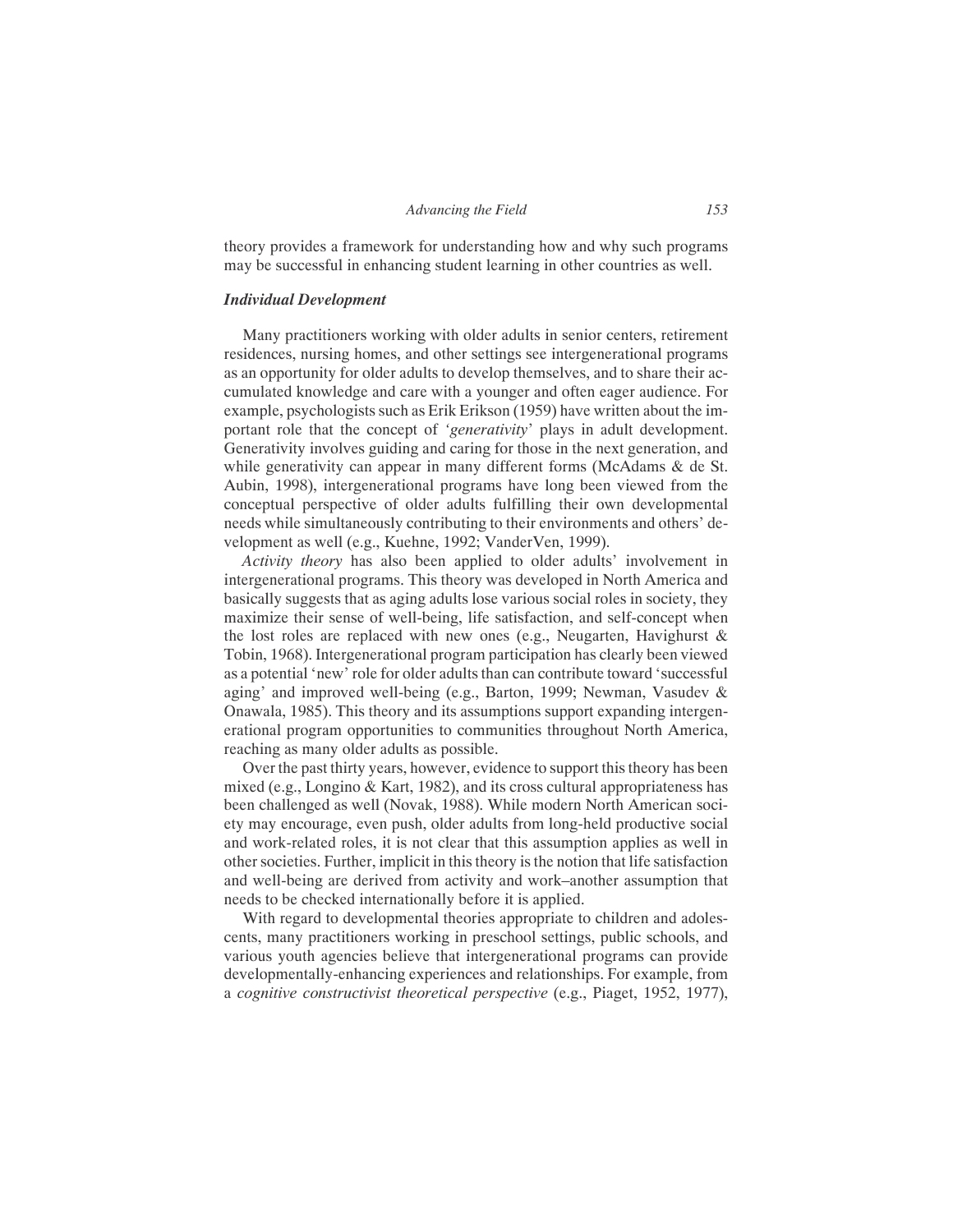learners generate knowledge themselves and the role of the educator is to create an environment that maximizes learners' abilities to 'discover' or 'construct' their own understandings. There seems little question that intergenerational program environments can be ones in which children construct knowledge about a great many things, including the diverse and rich experiences and knowledge of older adult participants. This theory points to the need for such programs to provide opportunities for children and youth to discover new knowledge rather than passively receive knowledge from older adults if their development is to be enhanced. This implication has been examined by some intergenerational program developers, but is worthy of wider attention (Smith & Yeager, 1999).

These theories are merely examples of the *developmental theories* evident in the intergenerational program literature. Looking more broadly at the literature, however, the reader is referred to two recent review articles that consider in some detail various developmental theories underlying the intergenerational program field (Newman & Smith, 1997; VanderVen, 1999). Newman and Smith provide a succinct overview of several theories of child development and older adult development with particular emphasis on the linkages to intergenerational program practice. The authors propose that young and older persons have reciprocal and shared human needs that demonstrate their 'synergistic' interdependence. For example, older adults need to nurture, while children have the need to be nurtured. The authors suggest that intergenerational programs be based on developmental theories and further, that because of this conceptual rationale, practitioners can expect changes in participants' development as a result of their intergenerational involvements.

VanderVen (1999) provides a critique of the 'traditional developmental theories' as applied to the intergenerational program field and begins the dialogue on an '*intergenerational theory.*' Such a theory would fit with the extended life span that Western societies are currently experiencing, where persons are living well beyond the age ranges even contemplated by the theorists of the previous century whose concepts of aging, for example, are still cited in the intergenerational literature (e.g., Erikson). An intergenerational theory would provide for such enhanced differentiation of older adults; consider intergenerational program dyads and their interactions more fully; focus on development as a dynamic process rather than a linear one; include post-modernist concerns such as the role of power in society; and integrate principles of child development theory with life span developmental theory. This is a tall order, to be sure, but its utility is defended by VanderVen from both the intergenerational program and research points of view.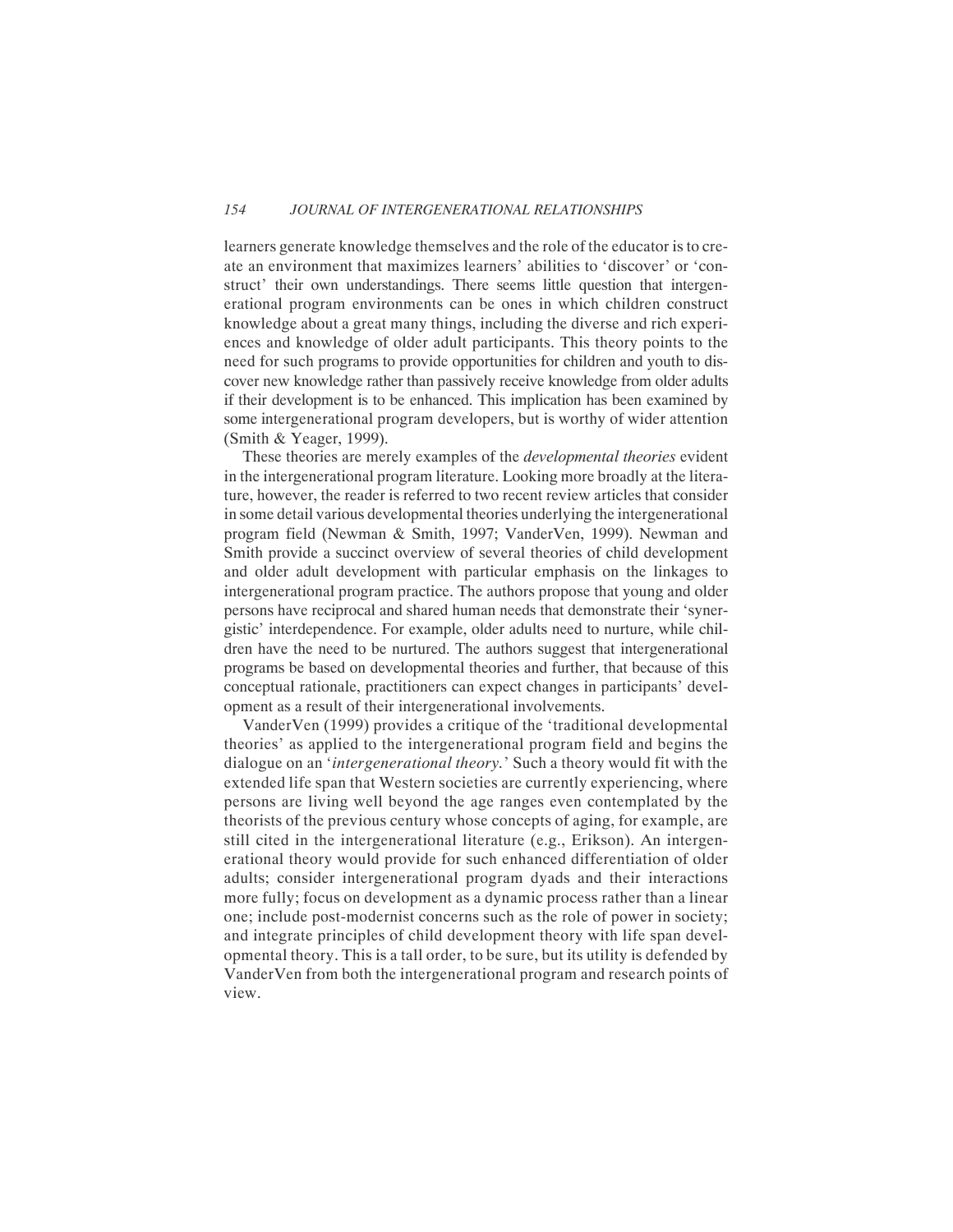#### *Conceptually Based Program Evaluations*

Unfortunately, the vast majority of intergenerational program evaluation reports are atheoretical: That is, they present only the results of data collection without a conceptual or theoretical base for program design or evaluation techniques. Internationally, Hatton-Yeo, Klerq, Ohsako and Newman (2000) recently concluded that at least five countries have reported the need for increased intergenerational program evaluation that would integrate information on intergenerational program effectiveness with various participant outcomes. While not explicitly emphasized by the authors, appropriate conceptual frameworks would usefully guide such evaluation efforts.

Ellis, Small-McGinley and Hart (1998) evaluated an intergenerational mentoring program in Canada focused on enhancing literacy development among elementary school students. In an excellent example of conceptually based program evaluation, they support the program's basic premises with theoretical concepts from the mentoring and early literacy development literatures. An important feature of their paper is a section in which they identify the evaluation issues associated with mentoring programs they reviewed in the literature. For example, they point out that finding appropriate standardized measures to capture student outcomes is difficult across all the potential areas of tutoring, and they describe their evaluation approach in this context. Many intergenerational program evaluators are aware that finding recognized and respected tools to document program 'success' enhances the chances of program longevity. The conceptual framework used and discussion presented in this paper are very helpful to intergenerational program practitioners interested in developing or understanding the effects of intergenerational mentoring initiatives in various school-based domains.

Dellmann-Jenkins (1997) describes a seven-stage, senior-centered model for planning and evaluating intergenerational programs with preschool-aged children in the United States. She posits that older adults find intergenerational program participation more positive when they perceive themselves to be in meaningful and valued roles, including program planning. The model includes reference to building on the data gathered in other program evaluations, which appropriately encourages readers to learn from others' experiences. A major limitation of this model, however, is that the author confines program outcomes to variables like 'older adults' views of participation and 'children's perceptions of older people.' This model would apply more appropriately to intergenerational programs internationally if it suggested that evaluations can and should reflect outcomes as varied as the programs themselves and their contexts.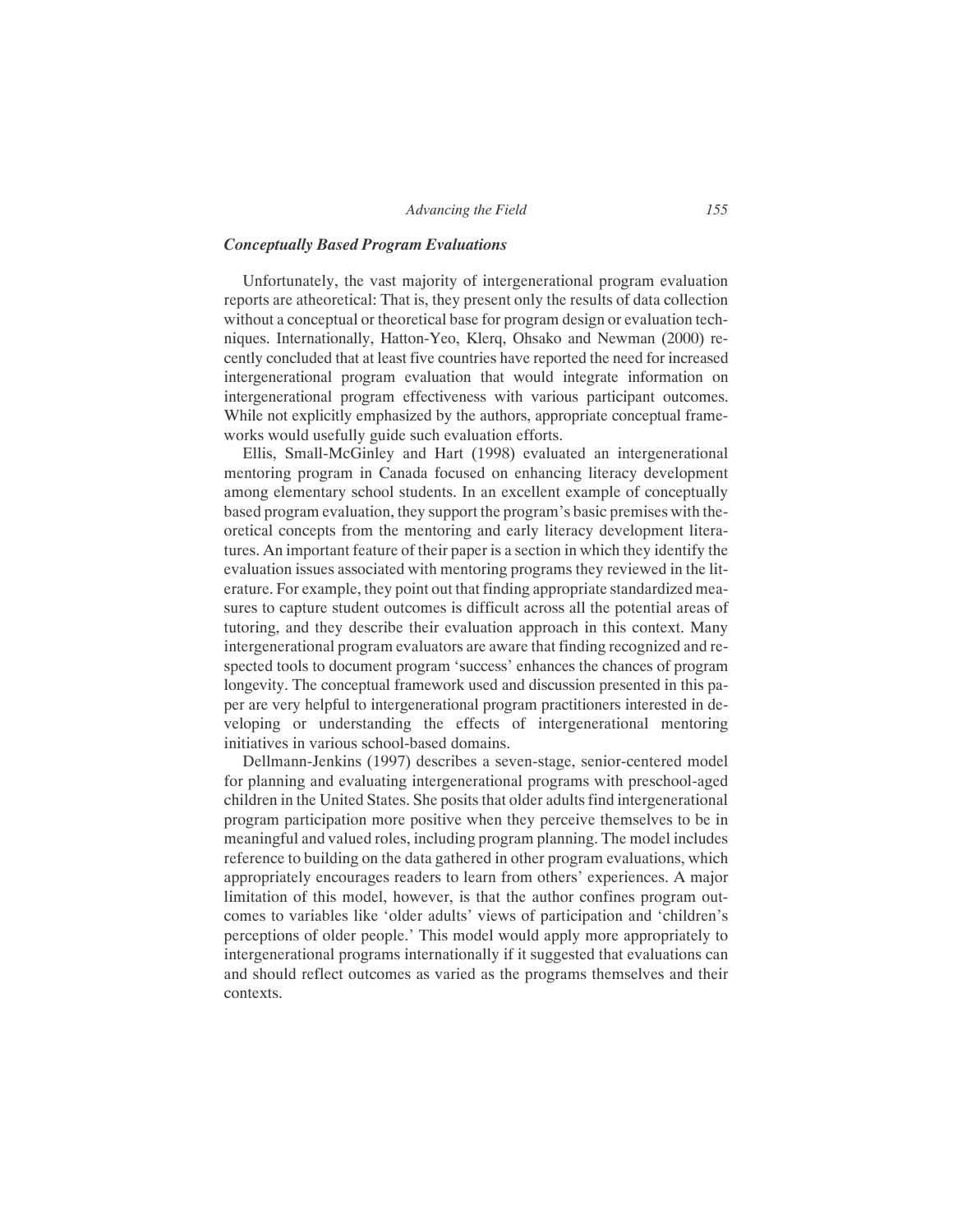Finally, the literature regarding community development and community building is growing and the fundamental concepts and theories inherent in this literature seem to have great potential application to intergenerational programmers and researchers (e.g., Kretzman & McKnight, 1993; Spruill, Kenney & Kaplan, 2001). In particular, the concept of 'comprehensive community development' has roots in the nineteenth century settlement houses of the United States, and has resurfaced in various forms since that time. Kubisch, Weiss, Schorr, and Connell (1995) describe *comprehensive community initiatives (CCIs*) today as varied, but all with " . . . the goal of promoting positive change in individual, family, and community circumstances in disadvantaged neighborhoods by improving physical, economic, and social conditions" (p. 1). Typically, CCIs have as their objectives to change a host of elements including social supports, health care, economic development, housing, community planning, education, school reform, job training, neighbourhood security and recreation programs. To accomplish the changes desired, authority and responsibility is typically redistributed from traditional governing bodies to the neighbourhoods and communities themselves.

Intergenerational programs seem to have the qualities to be effective tools in CCIs, since they bring together diverse groups around some of the same objectives identified by CCI developers (e.g., Kuehne, 1998-99). From an evaluation point of view, however, the challenges associated with CCIs are many, and have been well articulated (Connell, Kubisch, Schorr & Weiss, 1995). Simplified here, CCIs are difficult to evaluate because of their design and the current state of available measures and methods to determine their effectiveness. Similar arguments have been made in this paper and elsewhere with regard to the intergenerational program research literature, so we are familiar with this state of affairs. Yet, the CCI literature offers some direction that intergenerational program researchers should consider.

"Theories of change" are important to CCI evaluation and include the "premises, assumptions, hypotheses, or theories that guide decisions about the overall structure and specific components of the initiative" (Kubisch et al., 1995, p. 10). Weiss (1995) argues that if CCI designers are clear about all these facets of their interventions, evaluation strategies can include tracking events related to each of these facets, and the overall evaluation could focus on the degree to which the theories actually hold up over time. Essentially, the evaluation is concerned both with progress and outcomes.

Evaluators of CCIs are partners with programmers; they work together, not sequentially, at every step of the way. The program theory is defined by all the collaborators, and the evaluator must develop tools to measure program success and secure a negotiated agreement on their appropriateness and use. There are challenges to collect and analyze both qualitative and quantitative data in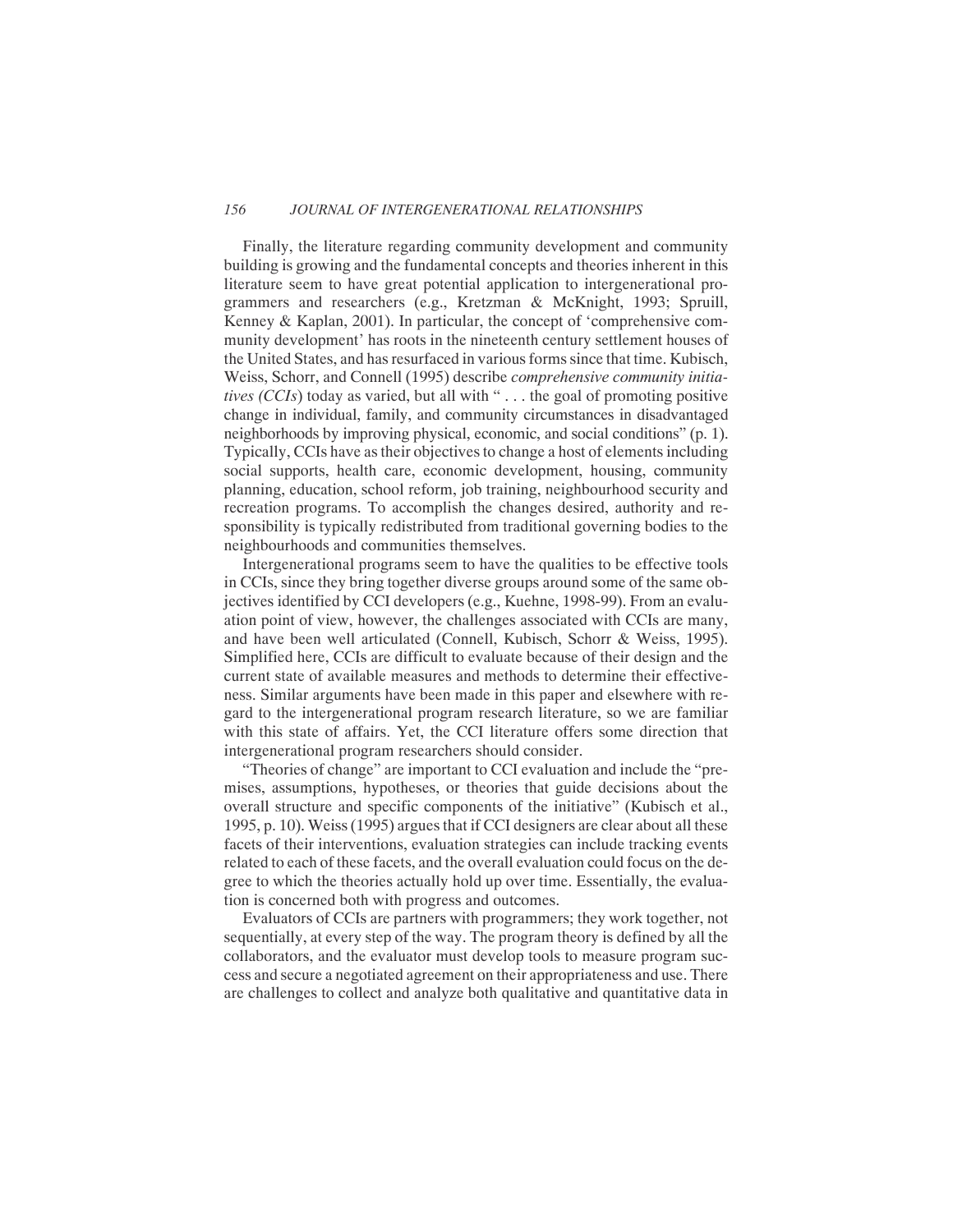rigorous ways that accurately describe program progress and outcomes. Ultimately, the evaluation results must be scientifically credible and cost effective, or the initiatives are not continued. In my view, the entire community development literature has much to offer especially those intergenerational program developers, researchers and evaluators interested in community growth and transformation.

# *SUMMARY*

As we have seen in this paper, more than 15 theoretical approaches can be effectively applied to intergenerational program development, research and evaluation. This discovery may be somewhat surprising, even to those of us who have worked in this field for some time! The implication of this knowledge, however, is that we use it to improve our practice and deepen our understanding of intergenerational programs in their various settings. We can and should all play a role in developing the intergenerational program literature through diverse, theoretically based research and evaluation studies. For as we shall see in Part Two of this paper, in the subsequent issue of *JIR*, we have modest numbers of published results documenting the potential effects of intergenerational program participation, and one of the major challenges to growth and sophistication in this literature is the absence of theory in published reports.

#### **REFERENCES**

- Ainsworth, M. (1989). Attachment beyond infancy. *American Psychologist, 44*(4), 709-716.
- Abrams, J. & Giles, H. (1999). Intergenerational contact as intergroup communication. In V.S. Kuehne (Ed.), *Intergenerational Programs: Understanding What We Have Created,* (pp. 203-217). New York: The Haworth Press, Inc.
- Amidon, E., & Hough, J. (Eds.). (1967). *Interaction Analysis: Theory, research and application*. Reading, MA: Addison-Wesley.
- Ballantyne, R., & Connell, S. (1998). Students as catalysts of environmental change: A framework for researching intergenerational influence through environmental education. *Environmental Educational Research*, *4*(3), 285-299.
- Barton, H. (1999). Effects of an intergenerational program on the attitudes of emotionally disturbed youth toward the elderly. *Educational Gerontology*, *25*, 623-640.
- Bengston, V. (1989). The problem of generations: Age group contrasts, continuities, and social change. In V. Bengston & K. Warner Shaie (Eds.), *The course of later life: Research and reflections,* (pp. 25-54). New York: Springer.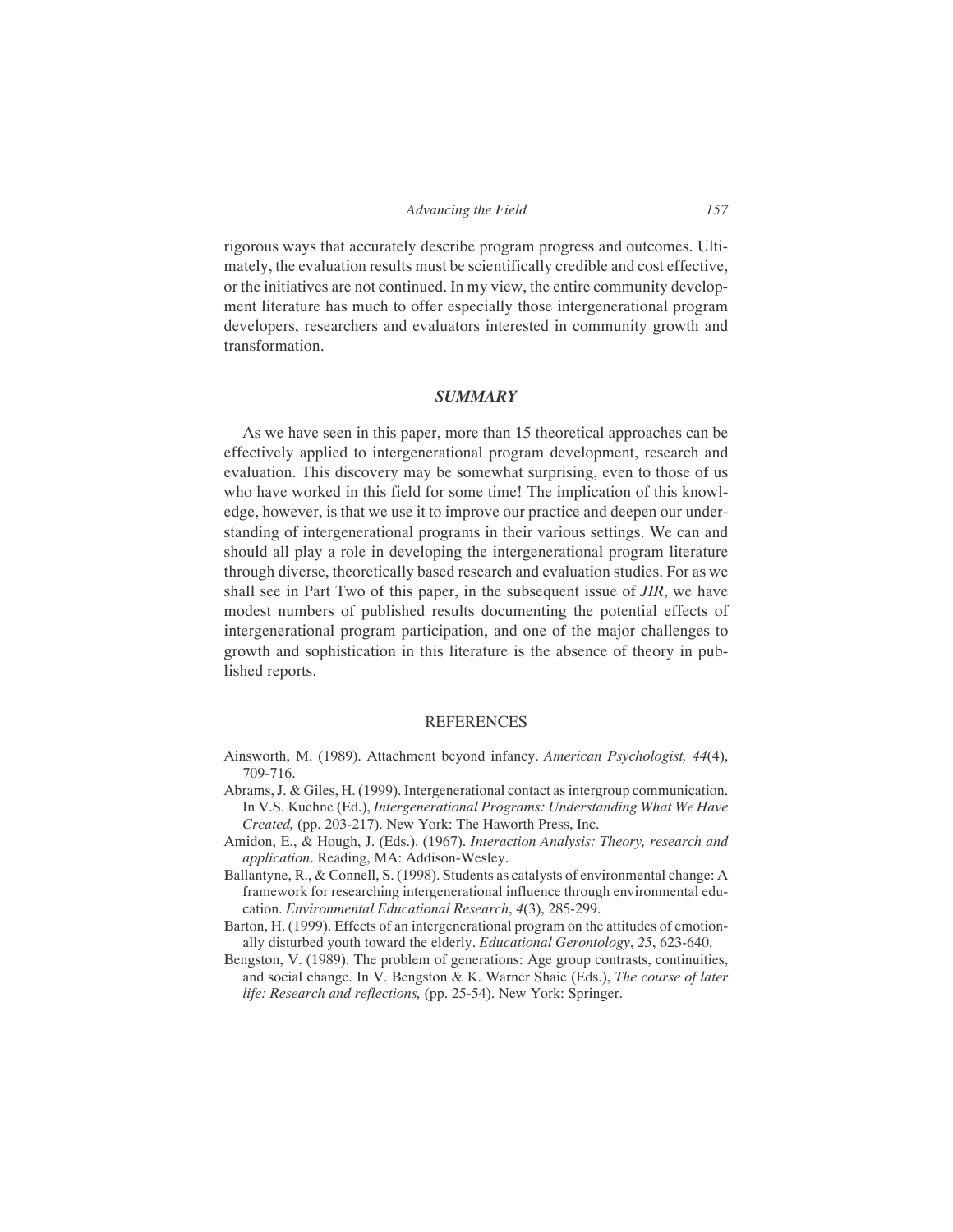- Blechman, E. (1992). Mentors for high-risk minority youth: From effective communication to bicultural competence*. Journal of Clinical Child Psychology, 21*(2), 160-169.
- Bochner, S. (1982). Introduction. In S. Bochner (Ed.), *Cultures in contact: The psychology of desegregation*, (pp. 1-38). New York: Pergamon Press.
- Bostrum, A., Hatton-Yeo, A., Ohsako, T., & Sawano, Y. (2000). A general assessment of IP initiatives in the countries involved. In A. Hatton-Yeo & T. Ohsako (Eds.), *Intergenerational Programmes: Public Policy and Research Implications and International Perspectives* (pp. 3-8). Hamburg, Germany: UNESCO Institute for Education.
- Bronfenbrenner, U. (1979). *The ecology of human development.* Cambridge, MA: Harvard University Press.
- Buvik, K., & Cold, B. (1995). Schools and the local community: Joint location and coordinated use. *Children's Environments, 12*, 457-468.
- Connell, J., Kubisch, A., Schorr, L., & Weiss, C. (Eds.) (1995). *New approaches to evaluating community initiatives: Concepts, methods and contexts*. New York: The Aspen Institute.
- Cook, T., & Campbell, D. (1979). *Quasi-experimentation: Design and analysis issues for field settings.* New York: Houghton Mifflin.
- Dellmann-Jenkins, M. (1997). A senior-centered model of intergenerational programming with young children. *Journal of Applied Gerontology*, *16*(4), 495-506.
- Dunham, C. & Bengston, V. (1986). Conceptual and theoretical perspectives on generational relations. In N. Datan, A. Greene, & H. Reese (Eds.), *Life-span developmental psychology: Intergenerational relations*, (pp. 1-28). Hillsdale, NJ: Erlbaum.
- Ellis, J., Small-McGinley, J., & Hart, S. (1998). Mentor-supported literacy development in elementary schools. *Alberta Journal of Educational Research, 44*(2), 149-162.
- Erikson, E. (1959). *Identity and the life cycle*. New York: Norton.
- Flanders, N. (1970). *Analyzing teacher behavior*. Reading, MA: Addison-Wesley.
- Fox, S., & Giles, H. (1993). Accommodating intergenerational contact: A critique and theoretical model. *Journal of Aging Studies*, *7,* 423-451.
- Freedman, M. (1999). *The kindness of strangers: Adult mentors, urban youth, and the new voluntarism.* New York: Cambridge University Press.
- Garbarino, J., & Gaboury, M. (1992). Introduction. In J. Garbarino (Ed.), *Children and families in the social environment* (pp. 1-10). New York: Aldine deGruyter.
- Giles, H. (1991). "Gosh, you don't look it!" A sociolinguistics of ageing. *The Psychologist*, *4*, 99-106.
- Giles, H., & Coupland, N. (1992). *Language: Contexts and consequences*. Pacific Grove, CA: Brooks/Cole.
- Granville, G. (2002). *A Review of Intergenerational Practice in the UK*. Stoke-on-Trent, England: The Beth Johnson Foundation.
- Hagestad, G. (1984). The continuous bond: A dynamic multigenerational perspective on parent-child relationships between adults. In M. Perlmutter (Ed.), *Parent-child interaction and parent-child relations in child development: Minnesota symposium on child psychology*, (pp. 129-158). New York: Erlbaum.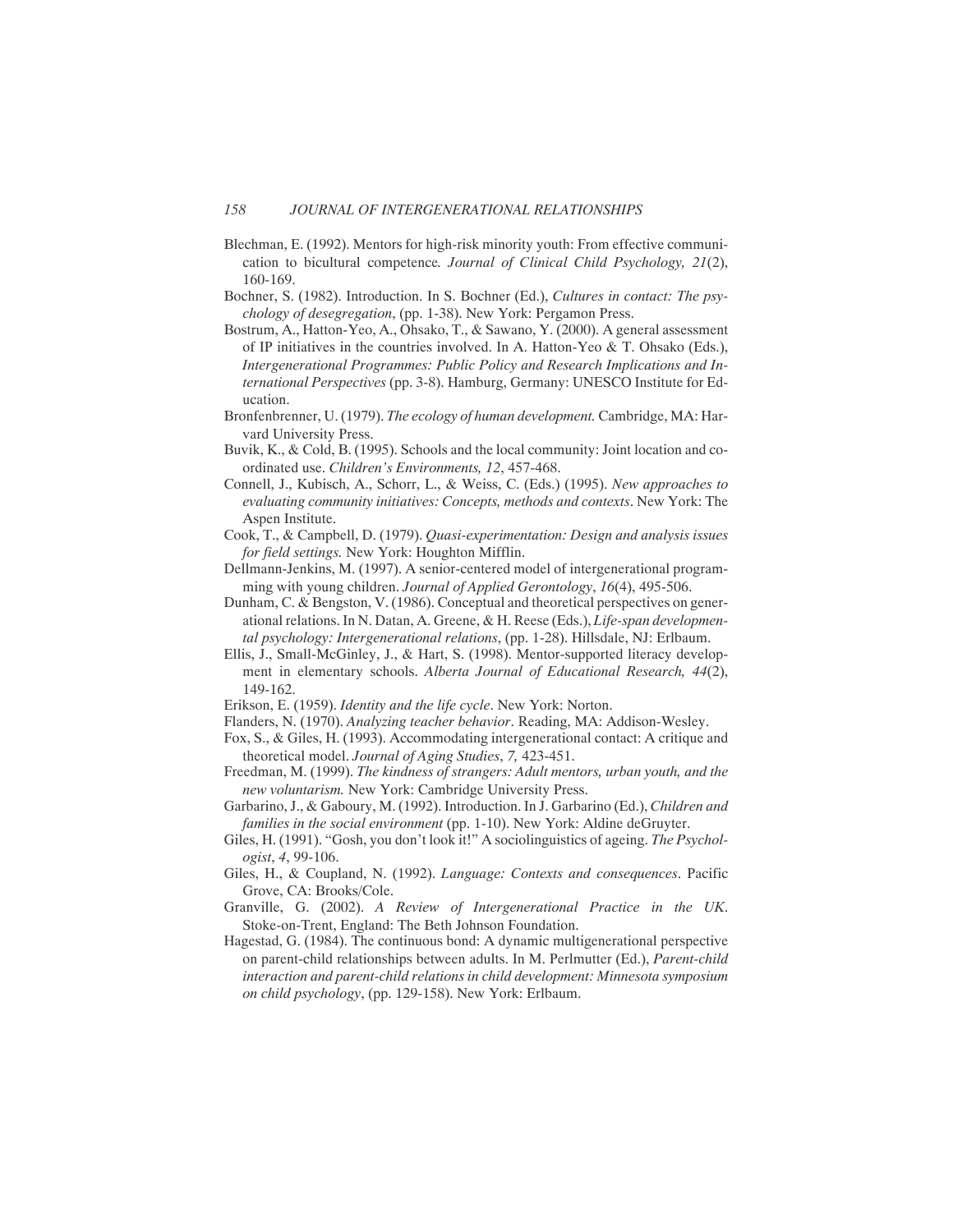- Harwood, J., Giles, H., Fox, S., Ryan, E., & Williams, A. (1993). Patronizing speech and reactive responses. *Journal of Applied Communication Research*, *21*, 211-226.
- Hatton-Yeo, A., Klerq, J., Ohsako, T., & Newman, S. (2000). Public policy and research recommendations: An international perspective. In A. Hatton-Yeo & T. Ohsako (Eds.), *Intergenerational Programmes: Public Policy and Research Implications and International Perspectives*, (pp. 9-17). Hamburg, Germany: UNESCO Institute for Education.
- Hewstone, M., & Brown, R. (1986). Contact is not enough: An intergroup perspective on the contact hypothesis. In M. Hewstone & R. Brown (Eds.), *Contact and conflict in intergroup encounters: Social psychology and society* (pp. 1-44). Oxford: Basil Blackwell.
- Kretzmann, J., & McKnight, J. (1993). *Building Communities from the Inside Out: A Path Toward Finding and Mobilizing a Community's Assets.* Evanston, IL: Asset-Based Community Development Institute, Institute for Policy Research, Northwestern University.
- Kubisch, A., Weiss, C., Schorr, L., & Connell, J. (1995). Introduction. In J. Connell, A. Kubisch, L. Schorr, & C. Weiss (Eds.), *New approaches to evaluating community initiatives: Concepts, methods, and contexts* (pp. 1-21). New York: The Aspen Institute.
- Kuehne, V.S. (1992). Older adults in intergenerational programs: What are their experiences really like? *Activities, Adaptation & Aging*, *16*(4), 49-67.
- Kuehne, V.S. (1996). Evaluate your intergenerational program: Four recommendations for human service practitioners. *The Southwest Journal on Aging*, *12*(1&2), 27-32.
- Kuehne, V. S. (1998-99). Building intergenerational communities through research and evaluation. *Generations*, Winter, 82-87.
- Kuehne, V. S. (2001). Intergenerational program research: Current status and future directions. Conference presentation made as part of Symposium convened by Dr. Sally Newman entitled, "*The International Consortium for Intergenerational Programs: An Approach to Global Aging Issues*" to the International Association of Gerontology 17th Congress. Vancouver, BC, Canada: July 5.
- Kuehne, V.S. & Kaplan, M. (2001). *Evaluation and research on intergenerational shared site facilities and programs: What we know and what we need to learn*. Unpublished manuscript commissioned by Generations United, Washington, DC.
- Kulikowich, J. & Young, M. (2001). Locating an ecological psychology methodology for situated action. *Journal of the Learning Sciences, 10*(1&2), 165-202.
- Lerner, R. (1978). Nature, nurture and dynamic interactionism. *Human Development*, *21*, 1-20.
- Longino, C. & Kart, C. (1982). Explicating activity theory: A formal replication. *Journal of Gerontology*, *37*(6), 713-722.
- McAdams, D., & de St. Aubin, E. (Eds.) (1998). *Generativity and adult development: How and why we care for the next generation*. Washington, DC: American Psychological Association.
- McPartland & Nettles, 1991–referenced in CD Nov/Dec 2000 Rhodes et al. pp. 1662- 1671.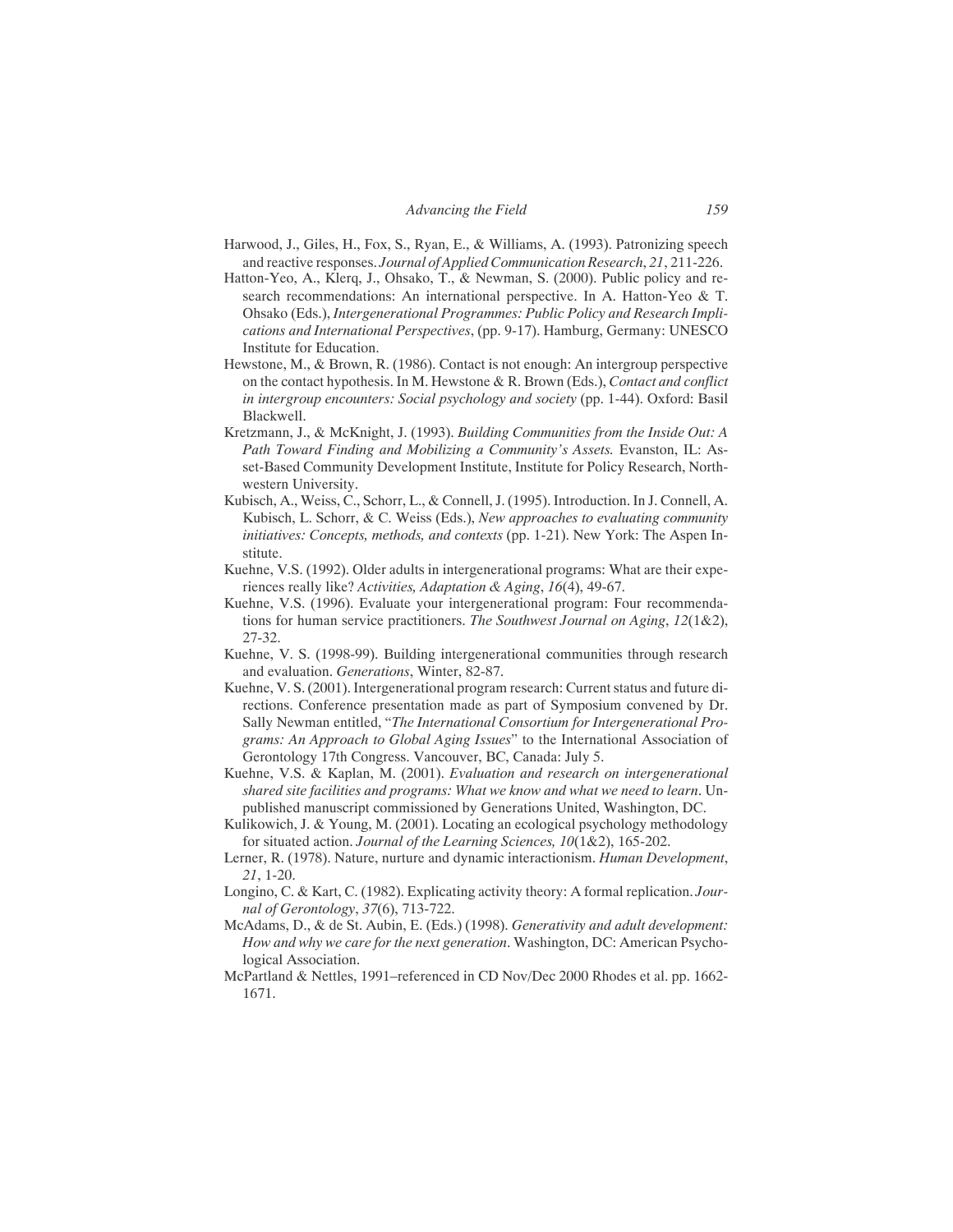- Neugarten, B., Havighurst, R., & Tobin, S. (1968). Personality and patterns of aging. In B. Neugarten (Ed.), *Middle Age and Aging*, (pp. 173-177). Chicago: University of Chicago Press.
- Newman, S., & Onawola, R. (1989). *The ECIA: Elder/Child Interaction Analysis.* Generations Together, University of Pittsburgh Center of Social and Urban Research, Pittsburgh, PA: Unpublished Manuscript.
- Newman, S., Vasudev, J., & Onawola, R. (1985). Older volunteers' perceptions of impacts of volunteering on their psychological well-being. *Journal of Applied Gerontology*, 4(2), 123-127.
- Newman, S., & Smith, T. (1997). Developmental theories as the basis for intergenerational programs. In S. Newman, C. Ward, T. Smith, J. Wilson, & J. McCrea (Eds.), *Intergenerational programs: Past, present, and future*, (pp. 3-19). Washington, DC: Taylor & Francis.
- Newman, S., Morris, G., & Streetman, H. (1999). Elder-child interaction analysis: An observation instrument for classrooms involving older adults as mentors, tutors, or resource persons. In V. S. Kuehne (Ed.), *Intergenerational Programs: Understanding What We Have Created*, (pp. 129-145). New York: The Haworth Press, Inc.
- Novak, M. (1988). *Aging and society: A Canadian perspective*. Scarborough, ON: Nelson.
- Penninx, K. (1999). *De buurt voor alle leeftijden: Intergenerationele buurtontwikkeling in het kader van social beleid*. Utrecht, Netherlands: NIZW.
- Piaget, J. (1952). *The origins of intelligence in children.* New York: International Universities Press.
- Piaget, J. (1977). The role of action in the development of thinking. In W.F. Overton & J. M. Gallagher (Eds.), *Knowledge and development* (Vol. 1), (pp. 17-42). New York: Plenum.
- Rhodes, J., Grossman, J., & Resch, N. (2000). Agents of change: Pathways through which mentoring relationships influence adolescents' academic adjustment. *Child Development, 71*(6), 1662-1671.
- Ryan, E., Giles, H., Bartolucci, G., & Henwood, K. (1986). Psycholinguistic and social psychological components of communication by and with the elderly. Special Issue: Language, communication and the elderly. *Language and Communication*, *6*, 1-24.
- Sherif, M. (1961). *Intergroup conflict and cooperation: The robbers' cave experiment.* Norman, OK: University Books.
- Smith, B., & Yeager, A. (1999). Intergenerational communities: Where learning and interaction go hand-in-hand. In V. S. Kuehne (Ed.), *Intergenerational Programs: Understanding What We Have Created*, (pp. 25-32). New York: The Haworth Press, Inc.
- Spencer, C. & Wooley, H. (2000). Children and the city: A summary of recent environmental psychology research.*Child: Care, Health and Development*, *26*(3), 181-198.
- Spruill, N., Kenney, C., & Kaplan, L. (2001). Community development and systems thinking: Theory and practice. *National Civic Review*, *90*(1), 105-116.
- Tajfel, H. (1978). *Differentiation between social groups*. London: Academic Press.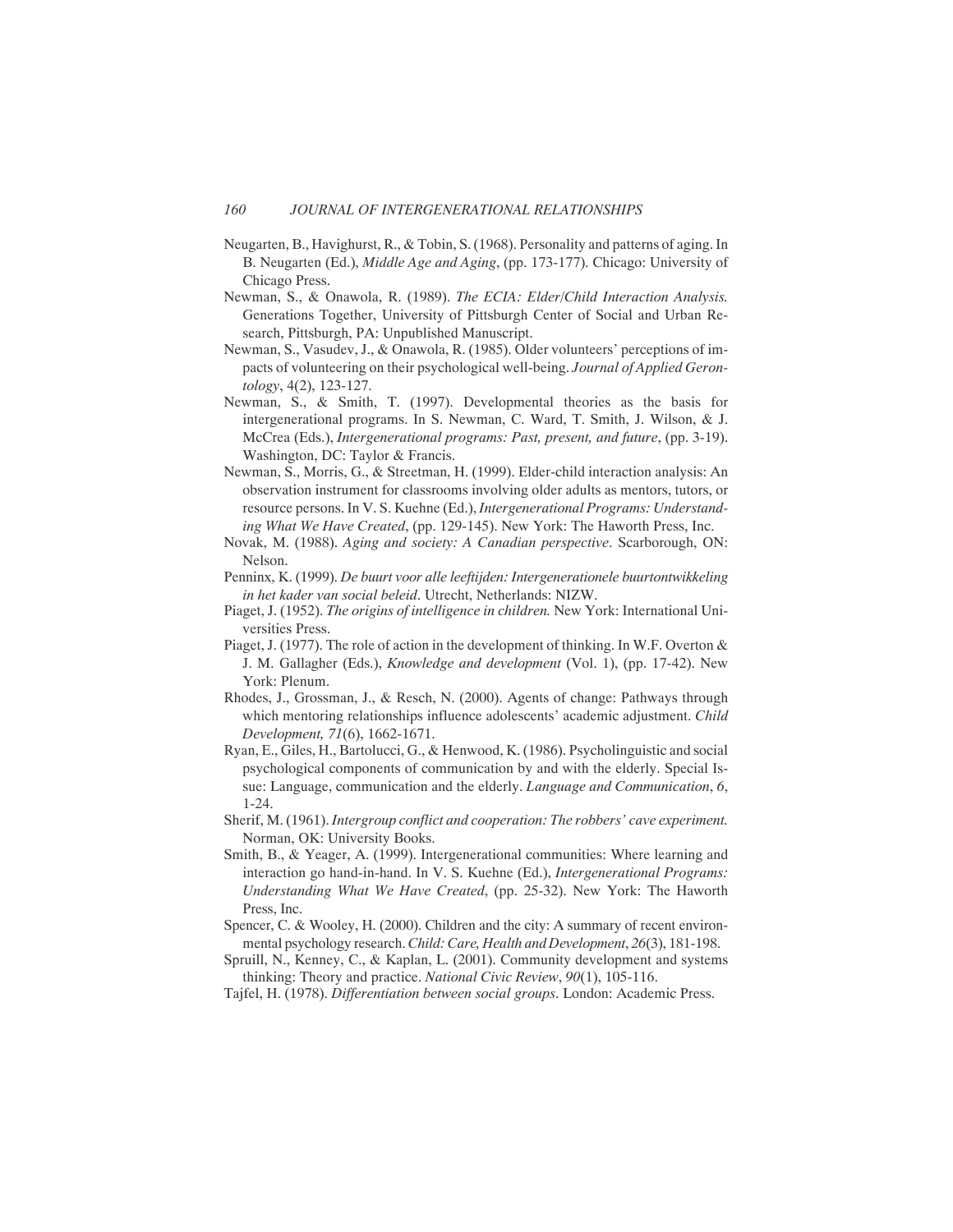- Tajfel, H., & Turner, J. (1986). An integrative theory of intergroup relations. In S. Worchel & W.G. Austin (Eds.), *Psychology of intergroup relations*, (pp. 7-24). Chicago: Nelson-Hall.
- Taylor, A., LoSciuto, L., Fox, M., Hilbert, S., & Sonkowsky, M. (1999). The mentoring factor: Evaluation of the Across Ages' intergenerational approach to drug abuse prevention. In V. S. Kuehne (Ed.), *Intergenerational Programs: Understanding What We Have Created*, (pp. 77-99). New York: The Haworth Press, Inc.
- VanderVen, K. (1999). Intergenerational theory: The missing element in today's intergenerational programs. In V. S. Kuehne (Ed.), *Intergenerational Programs: Understanding What We Have Created*, (pp. 33-47). New York: The Haworth Press, Inc.
- Vygotsky, L. (1978). *Mind in society: The development of higher psychological processes*. Cambridge, MA: Harvard University Press.
- Weiss, C. (1995). Nothing as practical as good theory: Exploring theory-based evaluation for comprehensive community initiatives for children and families. In J. Connell, A. Kubisch, L. Schorr, & C. Weiss (Eds.), *New approaches to evaluating community initiatives: Concepts, methods, and contexts* (pp. 65-92). New York: The Aspen Institute.
- Williams, A., & Coupland, N. (1998). Epilogue: The socio-political framing of communication and aging. *Journal of Applied Communication*, *26*, 139-154.
- Zippay, A. (1995). Expanding employment skills and social networks among teen mothers: Case study of a mentor program. *Child and Adolescent Social Work Journal, 12*(1), 51-69.

Received: 02/20/02 Reviewed: 05/17/02 Revised: 08/10/02 Accepted: 08/20/02